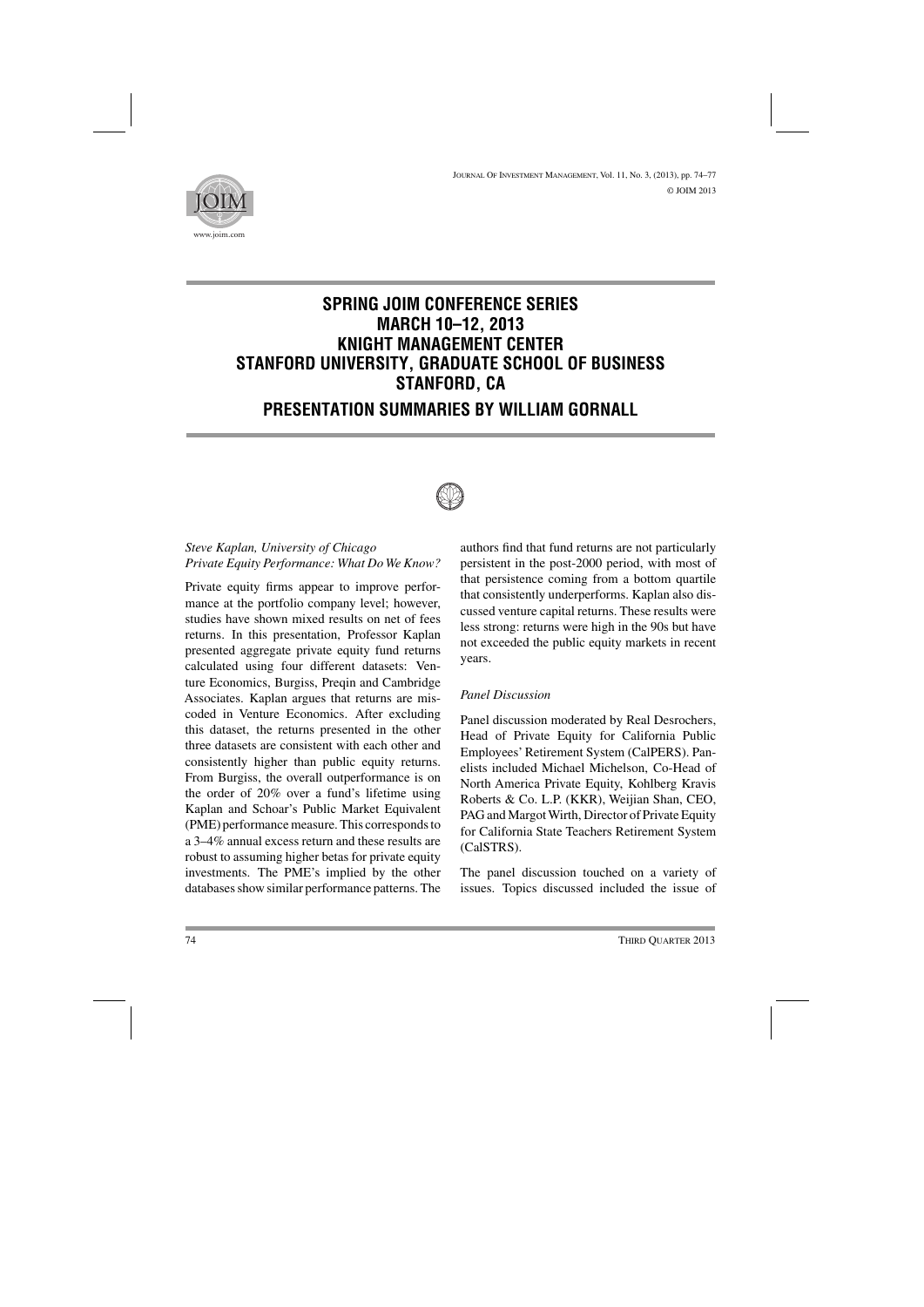permanent capital and public private equity firms, the special features of the Asian market, the tax treatment of carried interest, and liquidity management.

#### *John Powers, Stanford Management Co. Capital Allocation in the University Endowment Context*

The Stanford Management Company manages an endowment of over \$20 billion invested in a range of assets. The fund has delivered returns of about 10% over the last decade and 15% over a longer period. The fund is heavily invested in illiquid investments and Mr. Powers talked about how the fund dealt with this illiquidity during the financial crisis. Falling markets mean that portfolio values are overstated and there is more of a capital commitment overhang as capital is called less quickly. Many endowments pay out based on smoothed portfolio values. These portfolio values are calculated using the reported net asset values of illiquid assets which are also smoothed. Paying out based on highly smoothed asset values can create problems when there are steep asset price declines, as in 2008. Stanford chose to discard the smoothing formulas and cut spending deeply. Many other universities were less bold and cut a smaller amount. John discussed how the university's proactive view that operating risk and endowment risk are partners enabled the endowment fund to hold its positions. By holding assets until prices rebounded, the fund was able to recover value quickly as the financial crisis abated.

### *Weijan Shan, PAG Is Private Equity Any More than Higher Risk for Higher Returns?*

Mr. Shan discussed the difficulty of comparing private equity returns to those in the public market. Shan speculated that the outperformance of private equity may have been due to a prolonged period of economic growth combined with the high leverage of private equity funds. He explained the principles he uses to invest in Asia. He stresses the importance of macroeconomic factors such as market size, political climate, growth prospects, monetary policy, public finance, balance of payments, and infrastructure. If the currency of the country you have invested falls by 25%, which recently happened to the rupee, most potential micro gains are wiped out. In many cases, hedging this is prohibitively expensive. He also discussed the difference between deal structures in Asia and in the US. In China, deals are negotiated privately which allows for more sophisticated structures and greater profits for investors. In the US, deals are done through an auction process with intermediation. Mr. Shan also emphasized the importance of brand in Asia, which allows fund with strong brands to extract more in negotiations.

### *Tim Jenkinson, University of Oxford How Persistent is Private Equity Performance?*

This paper looks at gross investment-byinvestment performance and how this persists over time. The authors use data from the due diligence of 3 major fund of funds. These data are a virtually complete record of investment performance of every investment of every fund that one of three fund-of-funds did due diligence on. By looking at the granular investment level, the authors show that performance decreases with deal sequence. The results are economically significant and hold even after controlling for industry, year, and region. A 10% increase in number of deals made results in a 40 basis point fall in IRR and a 0.02 decrease in cash-on-cash multiple and PME. This decrease in returns is associated with a decrease in return volatility, supporting the idea that more mature funds experience lower and less volatile returns. The authors then use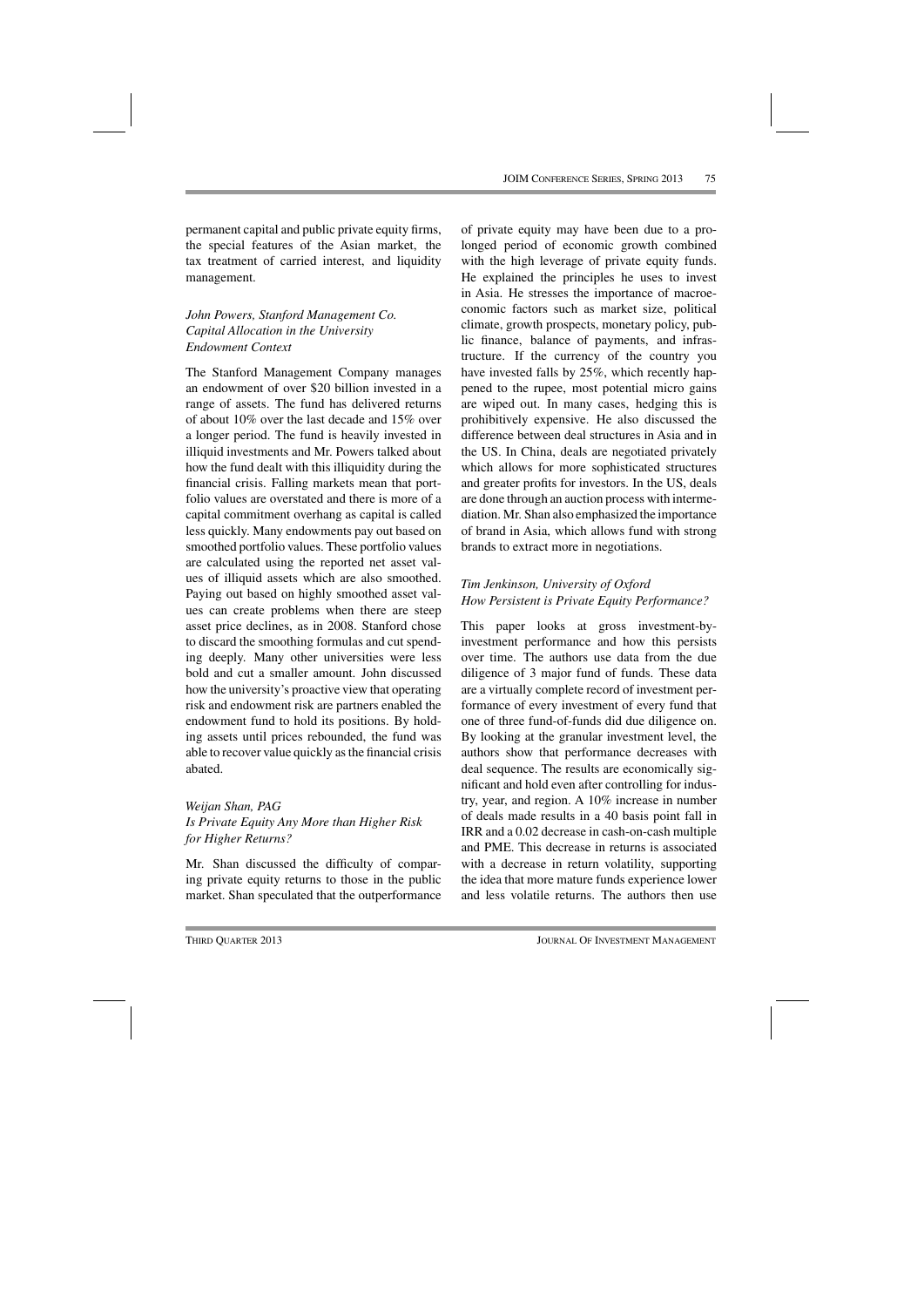ten deal groups to look at return persistence they split their investment data into 1000 synthetic funds and look at performance persistence. This synthetic portfolio approach finds performance persistence in the top and bottom quartiles, with persistence disappearing in the post-1998 period except for persistent underperformance of bottom quartile funds.

## *Matthew Rhodes-Kropf, Harvard Business School Is a VC Partnership Greater Than the Sum of its Partners?*

Venture capital is important for innovation but risky for investors. A small number of investments generates most of the industry's returns: 85% of returns come from 10% of investments. This naturally leads to the question of performance attribution—do good investments and thus good performance come from the firm or the partner? Is a firm more than the sum of its partners? Using VentureSource augmented with hand collected data, the authors tie investments to partners using board seats. They find that type of exit is persistent across investments—partners with past IPOs have more IPOs and similarly for acquisitions and failures. Firm effects and fund effects reduce but do not eliminate these effects. Using the movement of partners across VC firms, the authors show that the partner is more important than the firm. When partners switch firms, they tend to take outperformance in exit valuations and IPO rates with them to the new firm. Firm effects exist, however partner effects are 3 to 5 times as strong. This result is robust to adding industry fixed effects or focusing on biotech investments.

#### *Per Stromberg, Stockholm School of Economics Private Equity and the Resolution of Financial Distress*

Most buyout funds use significant leverage what drives this high use of leverage and is this a good or a bad thing? Leverage can bring discipline and better monitoring, but it can also increase the risk of financial distress. Professor Stromberg argued that the data show little association between the leverage use in deals and factors that proxy these economic concerns. Rather, leverage levels appear to be driven primarily by the accessibility of credit. This appears to be bad for investors, as deal performance for private equity (PE) funds is negatively related to the amount of leverage used in funds. This holds both in time series and in the cross section. PE-backed companies default more frequently than non-PE-backed companies; however, this difference disappears after controlling for leverage characteristics. Conditional on bankruptcy occurring, there are significant differences in bankruptcy between PE-backed and non-PE-backed companies. Compared to similar companies without PE-backing, PE-backed companies are more likely to have "pre-pack" bankruptcies, spend less time is in bankruptcy, liquidate less frequently, and experience more pre-bankruptcy capital infusions. These differences support the idea that the PE-backed companies that do default restructure more efficiently.

### *Yu (Ben) Meng & Pu (Paul) Zhang, California Public Employees'Retirement System (CalPERS) Making French Onion Soup A LP's Perspective of Private Equity*

Private equity appears to have outperformed public equity over the past twenty years. Mr. Meng and Mr. Zhang deconstruct this outperformance. First, they quantify the required illiquidity premium using the Ljung-Box Q Statistic. Based on this measure, private equity and venture capital appear to be very illiquid. Extrapolating liquidity cost from estimates of the liquidity costs for equity and bonds, they find trading costs of 8% for venture capital and 3% for private equity this amounts to 48 basis points annually for their